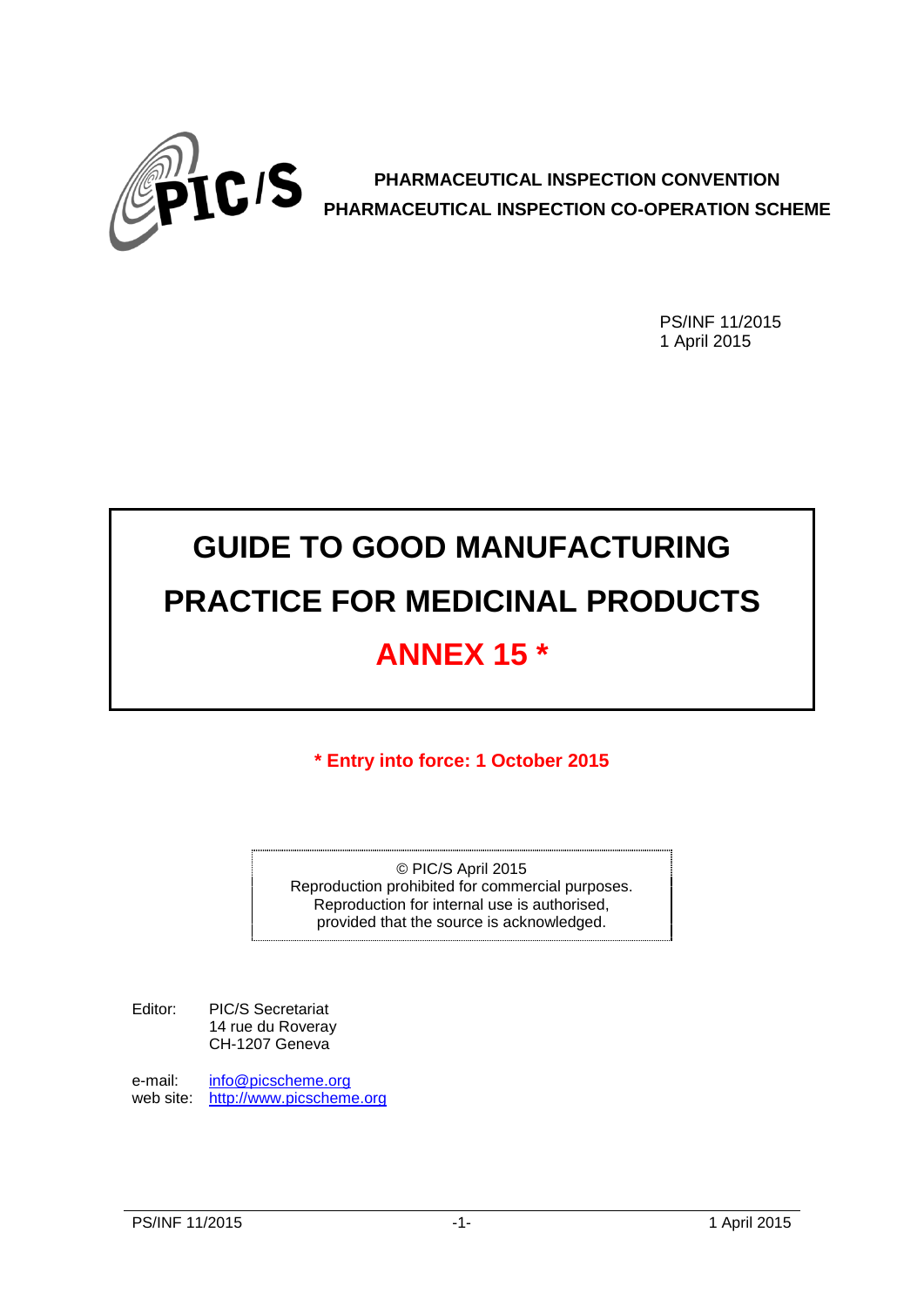# **ANNEX 15**

# **QUALIFICATION AND VALIDATION**

# **PRINCIPLE**

This Annex describes the principles of qualification and validation which are applicable to the facilities, equipment, utilities and processes used for the manufacture of medicinal products and may also be used as supplementary optional guidance for active substances without introduction of additional requirements to Part II. It is a GMP requirement that manufacturers control the critical aspects of their particular operations through qualification and validation over the life cycle of the product and process. Any planned changes to the facilities, equipment, utilities and processes, which may affect the quality of the product, should be formally documented and the impact on the validated status or control strategy assessed. Computerised systems used for the manufacture of medicinal products should also be validated according to the requirements of Annex 11. The relevant concepts and guidance presented in ICH Q8, Q9, Q10 and Q11 should also be taken into account.

# **GENERAL**

A quality risk management approach should be applied throughout the lifecycle of a medicinal product. As part of a quality risk management system, decisions on the scope and extent of qualification and validation should be based on a justified and documented risk assessment of the facilities, equipment, utilities and processes. Retrospective validation is no longer considered an acceptable approach.

Data supporting qualification and/or validation studies which were obtained from sources outside of the manufacturers own programmes may be used provided that this approach has been justified and that there is adequate assurance that controls were in place throughout the acquisition of such data.

### **1. ORGANISING AND PLANNING FOR QUALIFICATION AND VALIDATION**

- 1.1 All qualification and validation activities should be planned and take the life cycle of facilities, equipment, utilities, process and product into consideration.
- 1.2 Qualification and validation activities should only be performed by suitably trained personnel who follow approved procedures.
- 1.3 Qualification/validation personnel should report as defined in the pharmaceutical quality system although this may not necessarily be to a quality management or a quality assurance function. However, there should be appropriate quality oversight over the whole validation life cycle.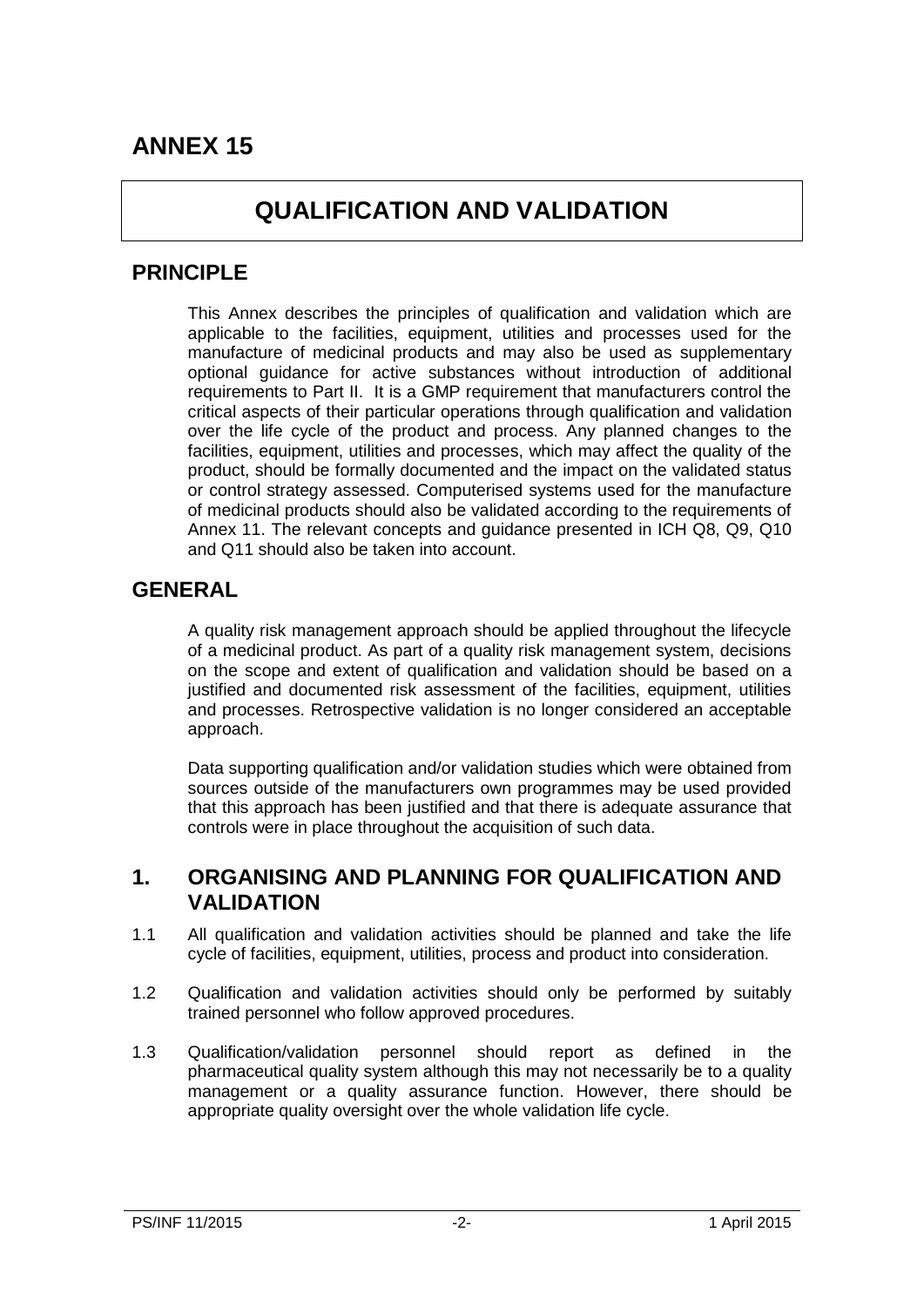- 1.4 The key elements of the site qualification and validation programme should be clearly defined and documented in a validation master plan (VMP) or equivalent document.
- 1.5 The VMP or equivalent document should define the qualification/validation system and include or reference information on at least the following:
	- i. Qualification and Validation policy;
	- ii. The organisational structure including roles and responsibilities for qualification and validation activities;
	- iii. Summary of the facilities, equipment, systems, processes on site and the qualification and validation status;
	- iv. Change control and deviation management for qualification and validation ;
	- v. Guidance on developing acceptance criteria;
	- vi. References to existing documents;
	- vii. The qualification and validation strategy, including requalification, where applicable.
- 1.6 For large and complex projects, planning takes on added importance and separate validation plans may enhance clarity
- 1.7 A quality risk management approach should be used for qualification and validation activities. In light of increased knowledge and understanding from any changes during the project phase or during commercial production, the risk assessments should be repeated, as required. The way in which risk assessments are used to support qualification and validation activities should be clearly documented.
- 1.8 Appropriate checks should be incorporated into qualification and validation work to ensure the integrity of all data obtained.

# **2. DOCUMENTATION, INCLUDING VMP**

- 2.1 Good documentation practices are important to support knowledge management throughout the product lifecycle.
- 2.2 All documents generated during qualification and validation should be approved and authorised by appropriate personnel as defined in the pharmaceutical quality system.
- 2.3 The inter-relationship between documents in complex validation projects should be clearly defined.
- 2.4 Validation protocols should be prepared which defines the critical systems, attributes and parameters and the associated acceptance criteria.
- 2.5 Qualification documents may be combined together, where appropriate, e.g. installation qualification (IQ) and operational qualification (OQ).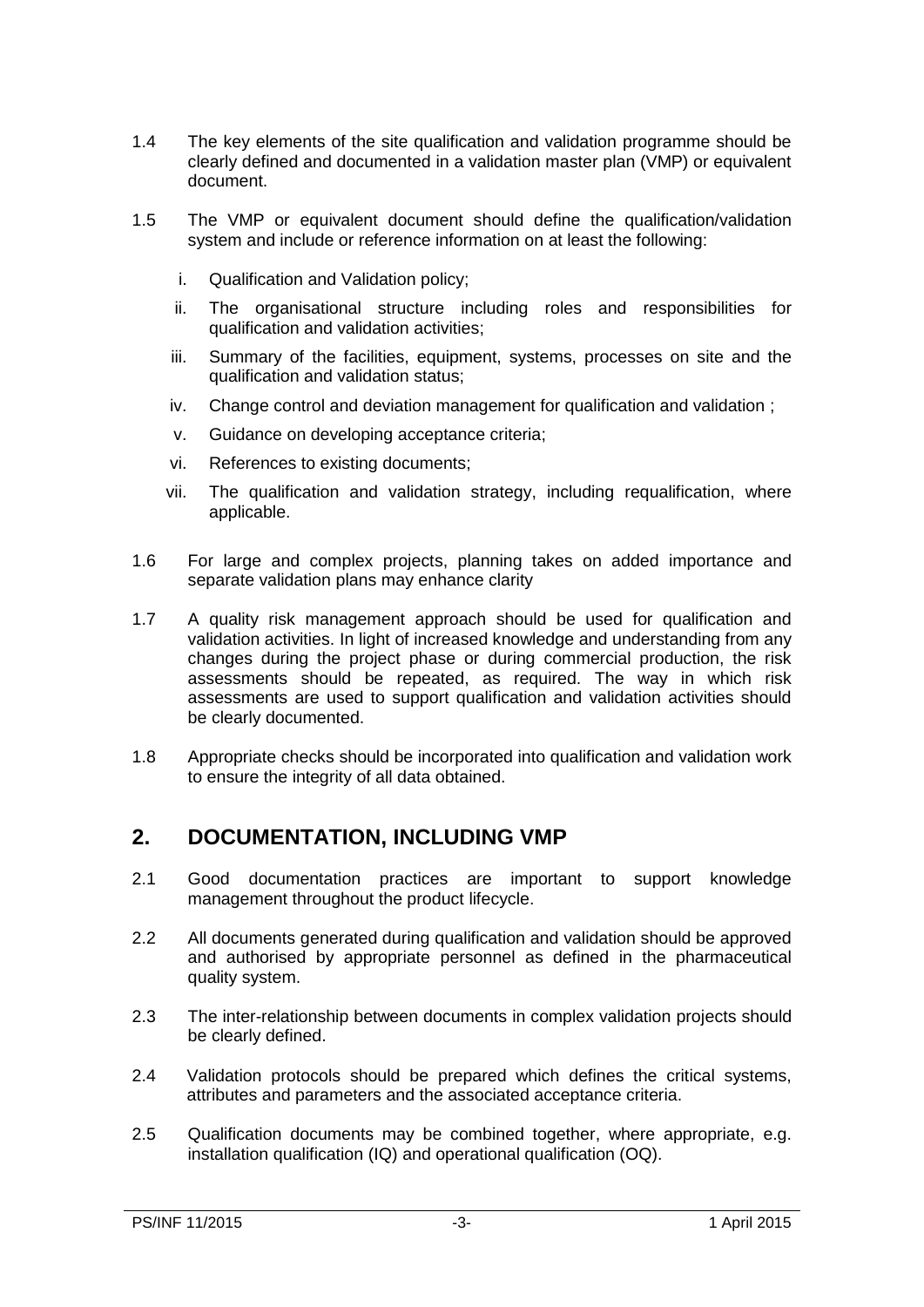- 2.6 Where validation protocols and other documentation are supplied by a third party providing validation services, appropriate personnel at the manufacturing site should confirm suitability and compliance with internal procedures before approval. Vendor protocols may be supplemented by additional supplemented by documentation/test protocols before use.
- 2.7 Any significant changes to the approved protocol during execution, e.g. acceptance criteria, operating parameters etc., should be documented as a deviation and be scientifically justified.
- 2.8 Results which fail to meet the pre-defined acceptance criteria should be recorded as a deviation, and be fully investigated according to local procedures. Any implications for the validation should be discussed in the report.
- 2.9 The review and conclusions of the validation should be reported and the results obtained summarised against the acceptance criteria. Any subsequent changes to acceptance criteria should be scientifically justified and a final recommendation made as to the outcome of the validation.
- 2.10 A formal release for the next stage in the qualification and validation process should be authorised by the relevant responsible personnel either as part of the validation report approval or as a separate summary document. Conditional approval to proceed to the next qualification stage can be given where certain acceptance criteria or deviations have not been fully addressed and there is a documented assessment that there is no significant impact on the next activity.

# **3. QUALIFICATION STAGES FOR EQUIPMENT, FACILITIES, UTILITIES AND SYSTEMS.**

3.1 Qualification activities should consider all stages from initial development of the user requirements specification through to the end of use of the equipment, facility, utility or system. The main stages and some suggested criteria (although this depends on individual project circumstances and may be different) which could be included in each stage are indicated below:

#### **User requirements specification (URS)**

3.2 The specification for equipment, facilities, utilities or systems should be defined in a URS and/or a functional specification. The essential elements of quality need to be built in at this stage and any GMP risks mitigated to an acceptable level. The URS should be a point of reference throughout the validation life cycle.

#### **Design qualification (DQ)**

3.3 The next element in the qualification of equipment, facilities, utilities, or systems is DQ where the compliance of the design with GMP should be demonstrated and documented. The requirements of the user requirements specification should be verified during the design qualification.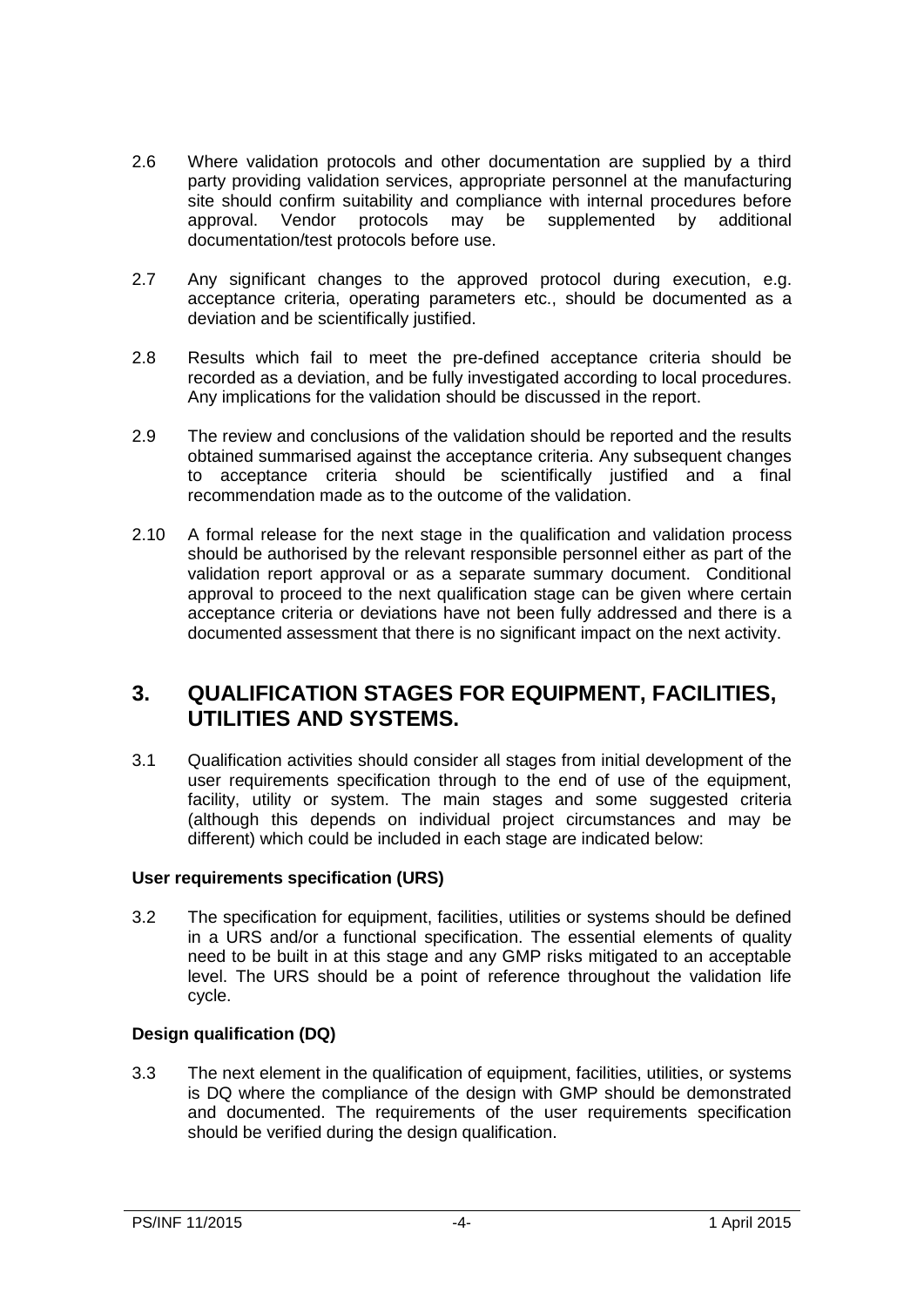#### **Factory acceptance testing (FAT) /Site acceptance testing (SAT)**

- 3.4 Equipment, especially if incorporating novel or complex technology, may be evaluated, if applicable, at the vendor prior to delivery.
- 3.5 Prior to installation, equipment should be confirmed to comply with the URS/ functional specification at the vendor site, if applicable.
- 3.6 Where appropriate and justified, documentation review and some tests could be performed at the FAT or other stages without the need to repeat on site at IQ/OQ if it can be shown that the functionality is not affected by the transport and installation.
- 3.7 FAT may be supplemented by the execution of a SAT following the receipt of equipment at the manufacturing site.

#### **Installation qualification (IQ)**

- 3.8 IQ should be performed on equipment, facilities, utilities, or systems.
- 3.9 IQ should include, but is not limited to the following:
	- i. Verification of the correct installation of components, instrumentation, equipment, pipe work and services against the engineering drawings and specifications;
	- ii. Verification of the correct installation against pre-defined criteria;
	- iii. Collection and collation of supplier operating and working instructions and maintenance requirements;
	- iv. Calibration of instrumentation;
	- v. Verification of the materials of construction.

#### **Operational qualification (OQ)**

- 3.10 OQ normally follows IQ but depending on the complexity of the equipment, it may be performed as a combined Installation/Operation Qualification (IOQ).
- 3.11 OQ should include but is not limited to the following:
	- i. Tests that have been developed from the knowledge of processes, systems and equipment to ensure the system is operating as designed;
	- ii. Tests to confirm upper and lower operating limits, and/or "worst case" conditions.
- 3.12 The completion of a successful OQ should allow the finalisation of standard operating and cleaning procedures, operator training and preventative maintenance requirements.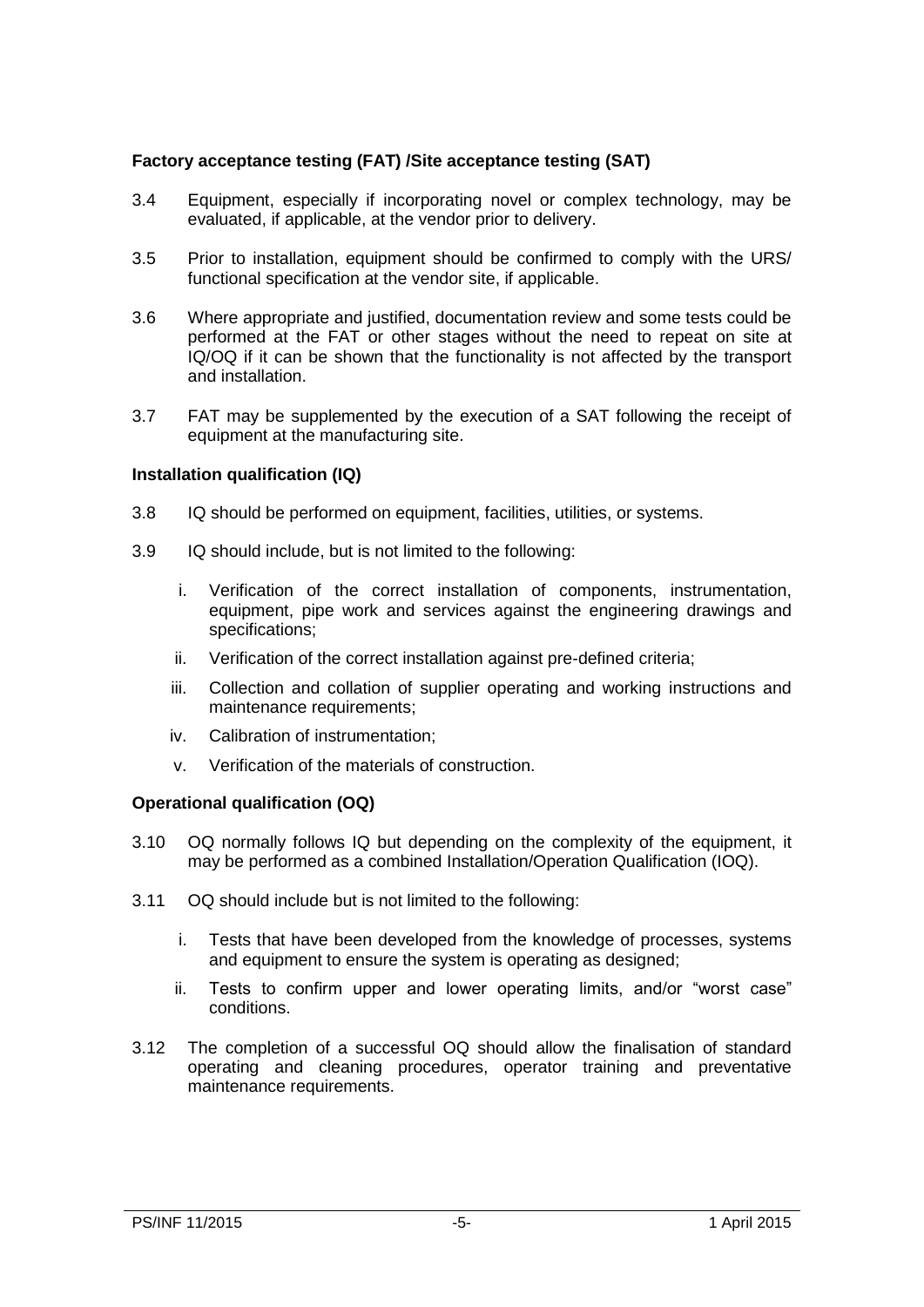#### **Performance qualification (PQ)**

- 3.13 PQ should normally follow the successful completion of IQ and OQ. However, it may in some cases be appropriate to perform it in conjunction with OQ or Process Validation.
- 3.14 PQ should include, but is not limited to the following:
	- i. Tests, using production materials, qualified substitutes or simulated product proven to have equivalent behaviour under normal operating conditions with worst case batch sizes. The frequency of sampling used to confirm process control should be justified;
	- ii. Tests should cover the operating range of the intended process, unless documented evidence from the development phases confirming the operational ranges is available.

# **4. RE-QUALIFICATION**

- 4.1 Equipment, facilities, utilities and systems should be evaluated at an appropriate frequency to confirm that they remain in a state of control.
- 4.2 Where re-qualification is necessary and performed at a specific time period, the period should be justified and the criteria for evaluation defined. Furthermore, the possibility of small changes over time should be assessed.

# **5. PROCESS VALIDATION**

#### **General**

- 5.1 The requirements and principles outlined in this section are applicable to the manufacture of all pharmaceutical dosage forms. They cover the initial validation of new processes, subsequent validation of modified processes, site transfers and ongoing process verification. It is implicit in this annex that a robust product development process is in place to enable successful process validation.
- 5.2 Section 5 should be used in conjunction with relevant guidelines on Process Validation<sup>1</sup>.
- 5.2.1 A guideline on Process Validation is intended to provide guidance on the information and data to be provided in the regulatory submission only. However GMP requirements for process validation continue throughout the lifecycle of the process
- 5.2.2 This approach should be applied to link product and process development. It will ensure validation of the commercial manufacturing process and maintenance of the process in a state of control during routine commercial production.

-

<sup>1</sup> In the EU/EEA, see EMA/CHMP/CVMP/QWP/BWP/70278/2012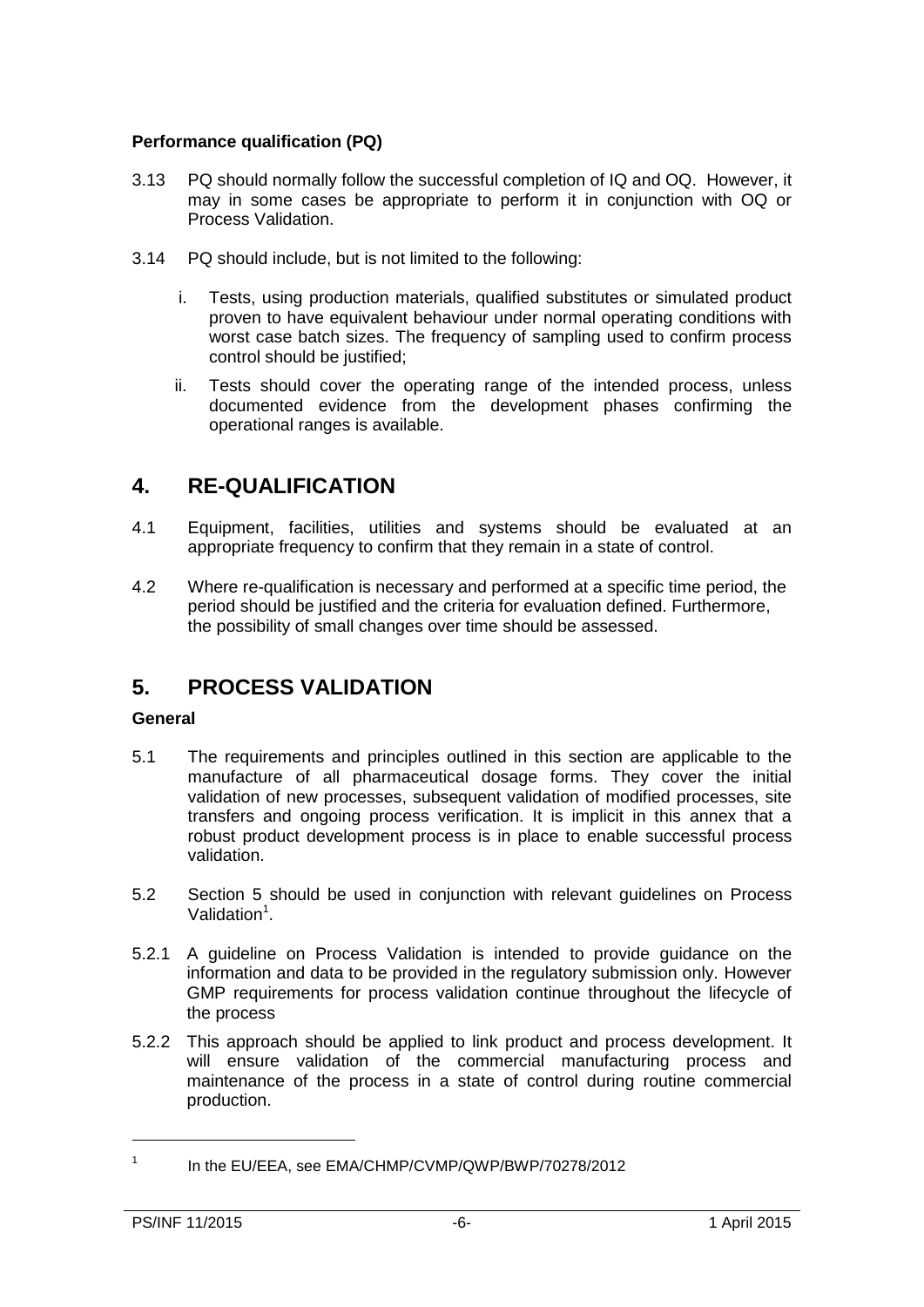- 5.3 Manufacturing processes may be developed using a traditional approach or a continuous verification approach. However, irrespective of the approach used, processes must be shown to be robust and ensure consistent product quality before any product is released to the market. Manufacturing processes using the traditional approach should undergo a prospective validation programme wherever possible prior to certification of the product. Retrospective validation is no longer an acceptable approach.
- 5.4 Process validation of new products should cover all intended marketed strengths and sites of manufacture. Bracketing could be justified for new products based on extensive process knowledge from the development stage in conjunction with an appropriate ongoing verification programme.
- 5.5 For the process validation of products, which are transferred from one site to another or within the same site, the number of validation batches could be reduced by the use of a bracketing approach. However, existing product knowledge, including the content of the previous validation, should be available. Different strengths, batch sizes and pack sizes/ container types may also use a bracketing approach if justified.
- 5.6 For the site transfer of legacy products, the manufacturing process and controls must comply with the marketing authorisation and meet current standards for marketing authorisation for that product type. If necessary, variations to the marketing authorisation should be submitted.
- 5.7 Process validation should establish whether all quality attributes and process parameters, which are considered important for ensuring the validated state and acceptable product quality, can be consistently met by the process. The basis by which process parameters and quality attributes were identified as being critical or non-critical should be clearly documented, taking into account the results of any risk assessment activities.
- 5.8 Normally batches manufactured for process validation should be the same size as the intended commercial scale batches and the use of any other batch sizes should be justified or specified in other sections of the GMP guide.
- 5.9 Equipment, facilities, utilities and systems used for process validation should be qualified. Test methods should be validated for their intended use.
- 5.10 For all products irrespective of the approach used, process knowledge from development studies or other sources should be accessible to the manufacturing site, unless otherwise justified, and be the basis for validation activities.
- 5.11 For process validation batches, production, development, or other site transfer personnel may be involved. Batches should only be manufactured by trained personnel in accordance with GMP using approved documentation. It is expected that production personnel are involved in the manufacture of validation batches to facilitate product understanding.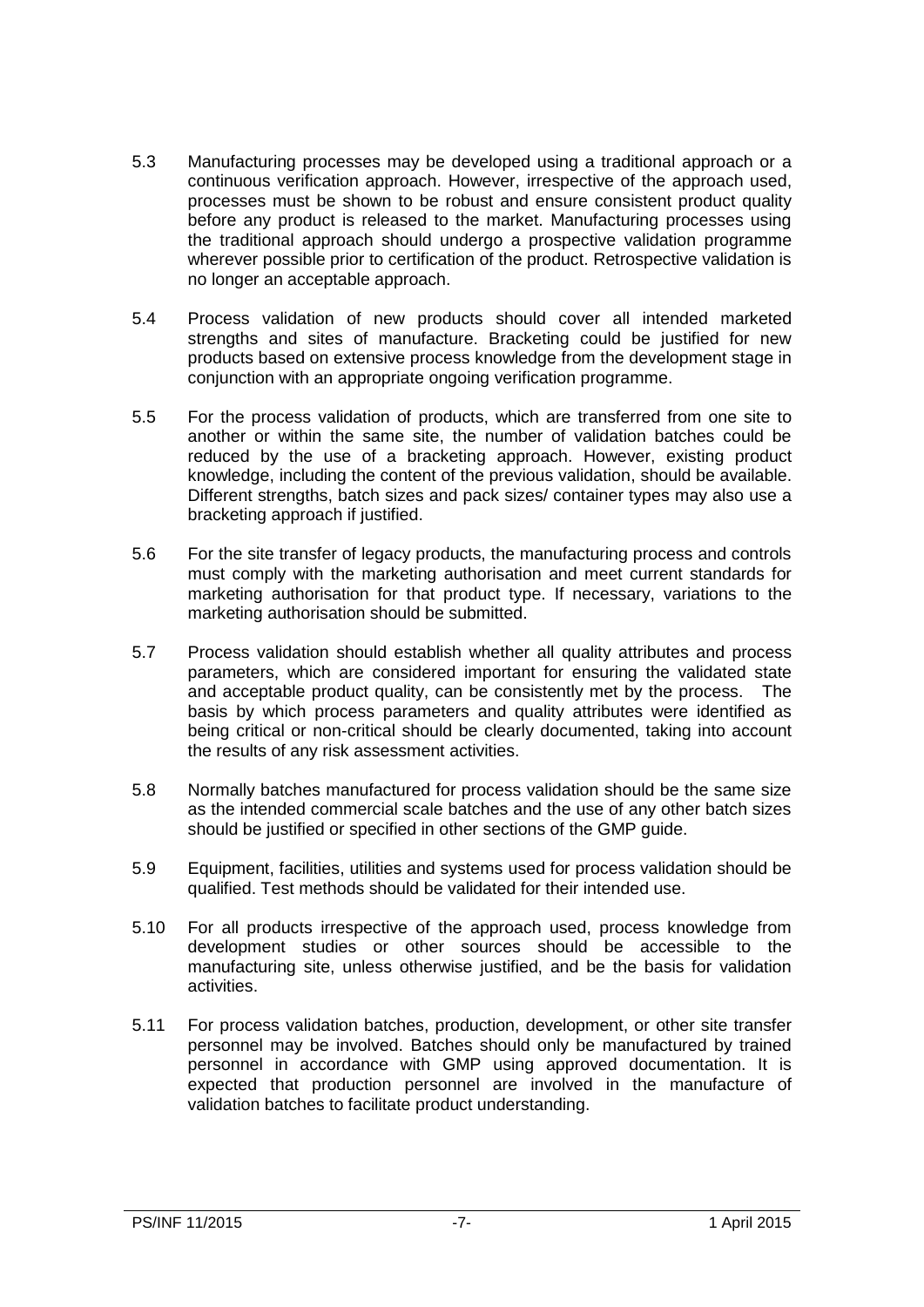- 5.12 The suppliers of critical starting and packaging materials should be qualified prior to the manufacture of validation batches; otherwise a justification based on the application of quality risk management principles should be documented.
- 5.13 It is especially important that the underlying process knowledge for the design space justification (if used) and for development of any mathematical models (if used) to confirm a process control strategy should be available.
- 5.14 Where validation batches are released to the market this should be pre-defined. The conditions under which they are produced should fully comply with GMP, with the validation acceptance criteria, with any continuous process verification criteria (if used) and with the marketing authorisation or clinical trial authorisation.
- 5.15 For the process validation of investigational medicinal products (IMP), please refer to Annex 13.

#### **Concurrent validation**

- 5.16 In exceptional circumstances, where there is a strong benefit-risk ratio for the patient, it may be acceptable not to complete a validation programme before routine production starts and concurrent validation could be used. However, the decision to carry out concurrent validation must be justified, documented in the VMP for visibility and approved by authorised personnel.
- 5.17 Where a concurrent validation approach has been adopted, there should be sufficient data to support a conclusion that any given batch of product is uniform and meets the defined acceptance criteria. The results and conclusion should be formally documented and available to the Authorised Person prior to certification of the batch.

#### **Traditional process validation**

- 5.18 In the traditional approach, a number of batches of the finished product are manufactured under routine conditions to confirm reproducibility.
- 5.19 The number of batches manufactured and the number of samples taken should be based on quality risk management principles, allow the normal range of variation and trends to be established and provide sufficient data for evaluation. Each manufacturer must determine and justify the number of batches necessary to demonstrate a high level of assurance that the process is capable of consistently delivering quality product.
- 5.20 Without prejudice to 5.19, it is generally considered acceptable that a minimum of three consecutive batches manufactured under routine conditions could constitute a validation of the process. An alternative number of batches may be justified taking into account whether standard methods of manufacture are used and whether similar products or processes are already used at the site. An initial validation exercise with three batches may need to be supplemented with further data obtained from subsequent batches as part of an on-going process verification exercise.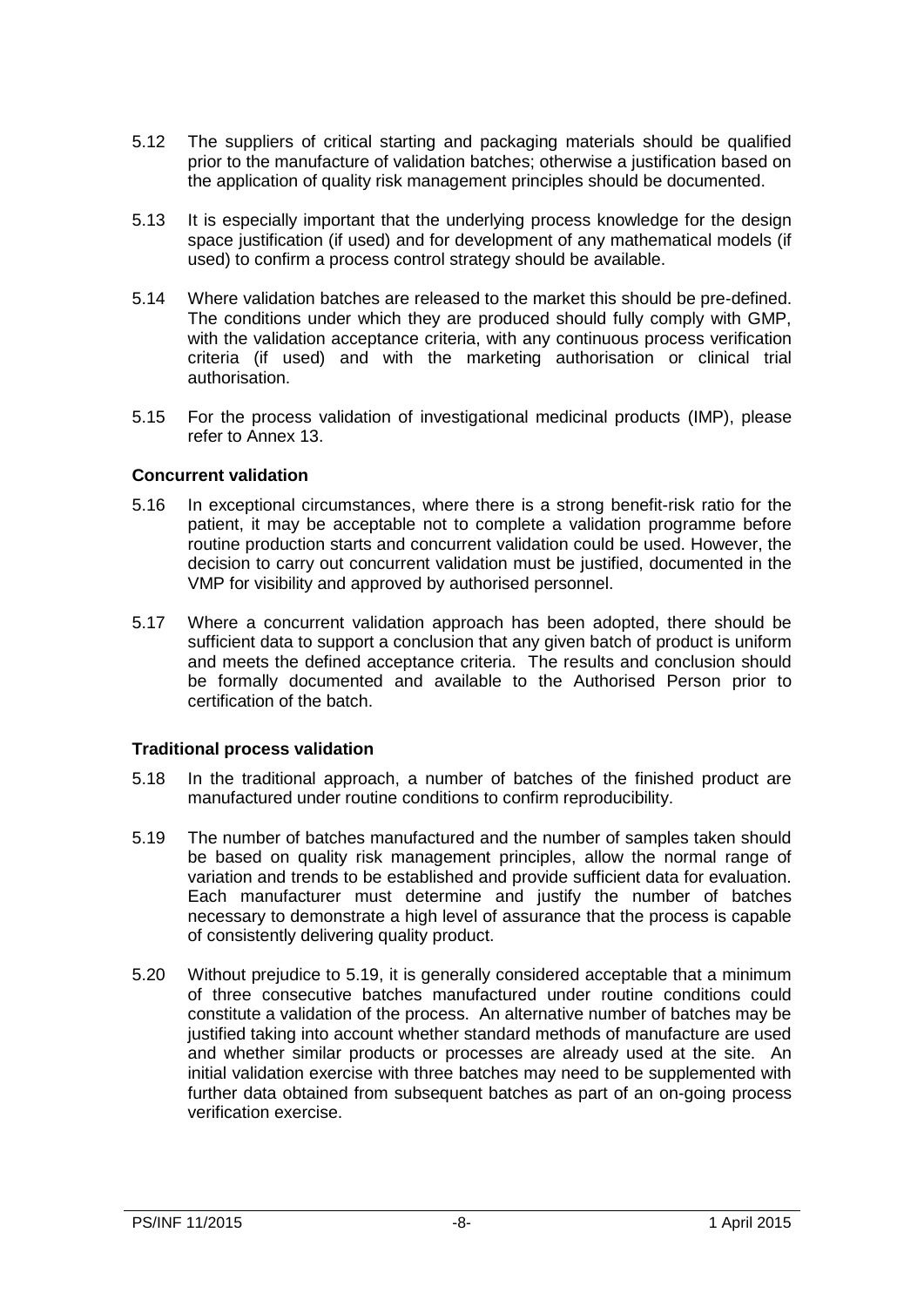- 5.21 A process validation protocol should be prepared which defines the critical process parameters (CPP), critical quality attributes (CQA) and the associated acceptance criteria which should be based on development data or documented process knowledge.
- 5.22 Process validation protocols should include, but are not limited to the following:
	- i. A short description of the process and a reference to the respective Master Batch Record;
	- ii. Functions and responsibilities;
	- iii. Summary of the CQAs to be investigated;
	- iv. Summary of CPPs and their associated limits;
	- v. Summary of other (non-critical) attributes and parameters which will be investigated or monitored during the validation activity, and the reasons for their inclusion;
	- vi. List of the equipment/facilities to be used (including measuring/monitoring/recording equipment) together with the calibration status;
	- vii. List of analytical methods and method validation, as appropriate;
	- viii. Proposed in-process controls with acceptance criteria and the reason(s) why each in-process control is selected;
	- ix. Additional testing to be carried out, with acceptance criteria;
	- x. Sampling plan and the rationale behind it;
	- xi. Methods for recording and evaluating results;
	- xii. Process for release and certification of batches (if applicable).

#### **Continuous process verification**

- 5.23 For products developed by a quality by design approach, where it has been scientifically established during development that the established control strategy provides a high degree of assurance of product quality, then continuous process verification can be used as an alternative to traditional process validation.
- 5.24 The method by which the process will be verified should be defined. There should be a science based control strategy for the required attributes for incoming materials, critical quality attributes and critical process parameters to confirm product realisation. This should also include regular evaluation of the control strategy. Process Analytical Technology and multivariate statistical process control may be used as tools. Each manufacturer must determine and justify the number of batches necessary to demonstrate a high level of assurance that the process is capable of consistently delivering quality product.
- 5.25 The general principles laid down in 5.1 5.14 above still apply.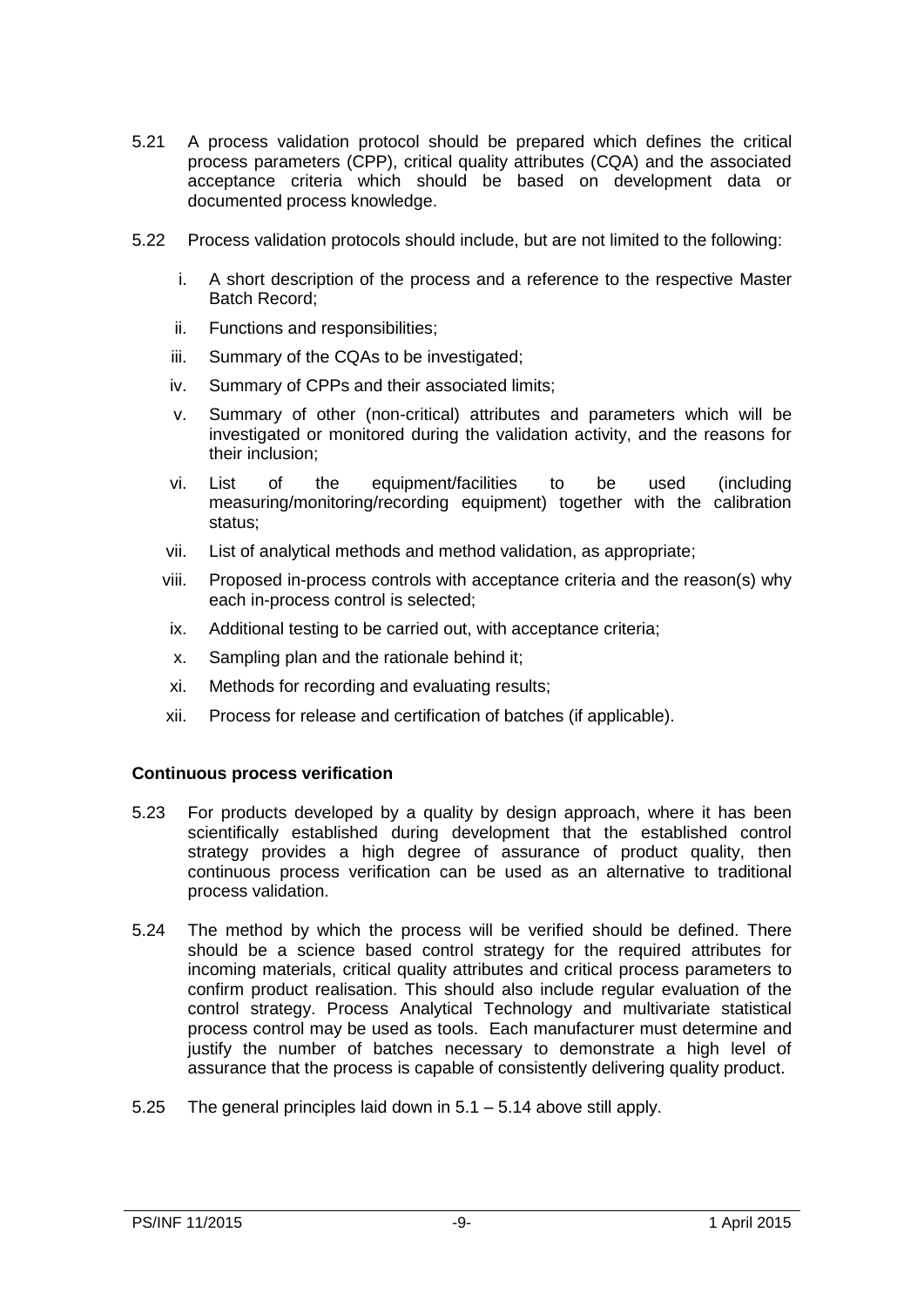#### **Hybrid approach**

- 5.26 A hybrid of the traditional approach and continuous process verification could be used where there is a substantial amount of product and process knowledge and understanding which has been gained from manufacturing experience and historical batch data.
- 5.27 This approach may also be used for any validation activities after changes or during ongoing process verification even though the product was initially validated using a traditional approach.

#### **Ongoing Process Verification during Lifecycle**

- 5.28 Paragraphs 5.28-5.32 are applicable to all three approaches to process validation mentioned above, i.e. traditional, continuous and hybrid.
- 5.29 Manufacturers should monitor product quality to ensure that a state of control is maintained throughout the product lifecycle with the relevant process trends evaluated.
- 5.30 The extent and frequency of ongoing process verification should be reviewed periodically. At any point throughout the product lifecycle, it may be appropriate to modify the requirements taking into account the current level of process understanding and process performance.
- 5.31 Ongoing process verification should be conducted under an approved protocol or equivalent documents and a corresponding report should be prepared to document the results obtained. Statistical tools should be used, where appropriate, to support any conclusions with regard to the variability and capability of a given process and ensure a state of control.
- 5.32 Ongoing process verification should be used throughout the product lifecycle to support the validated status of the product as documented in the Product Quality Review. Incremental changes over time should also be considered and the need for any additional actions, e.g. enhanced sampling, should be assessed.

# **6. VERIFICATION OF TRANSPORTATION**

- 6.1 Finished medicinal products, investigational medicinal products, bulk product and samples should be transported from manufacturing sites in accordance with the conditions defined in the marketing authorisation, the approved label, product specification file or as justified by the manufacturer.
- 6.2 It is recognised that verification of transportation may be challenging due to the variable factors involved however, transportation routes should be clearly defined. Seasonal and other variations should also be considered during verification of transport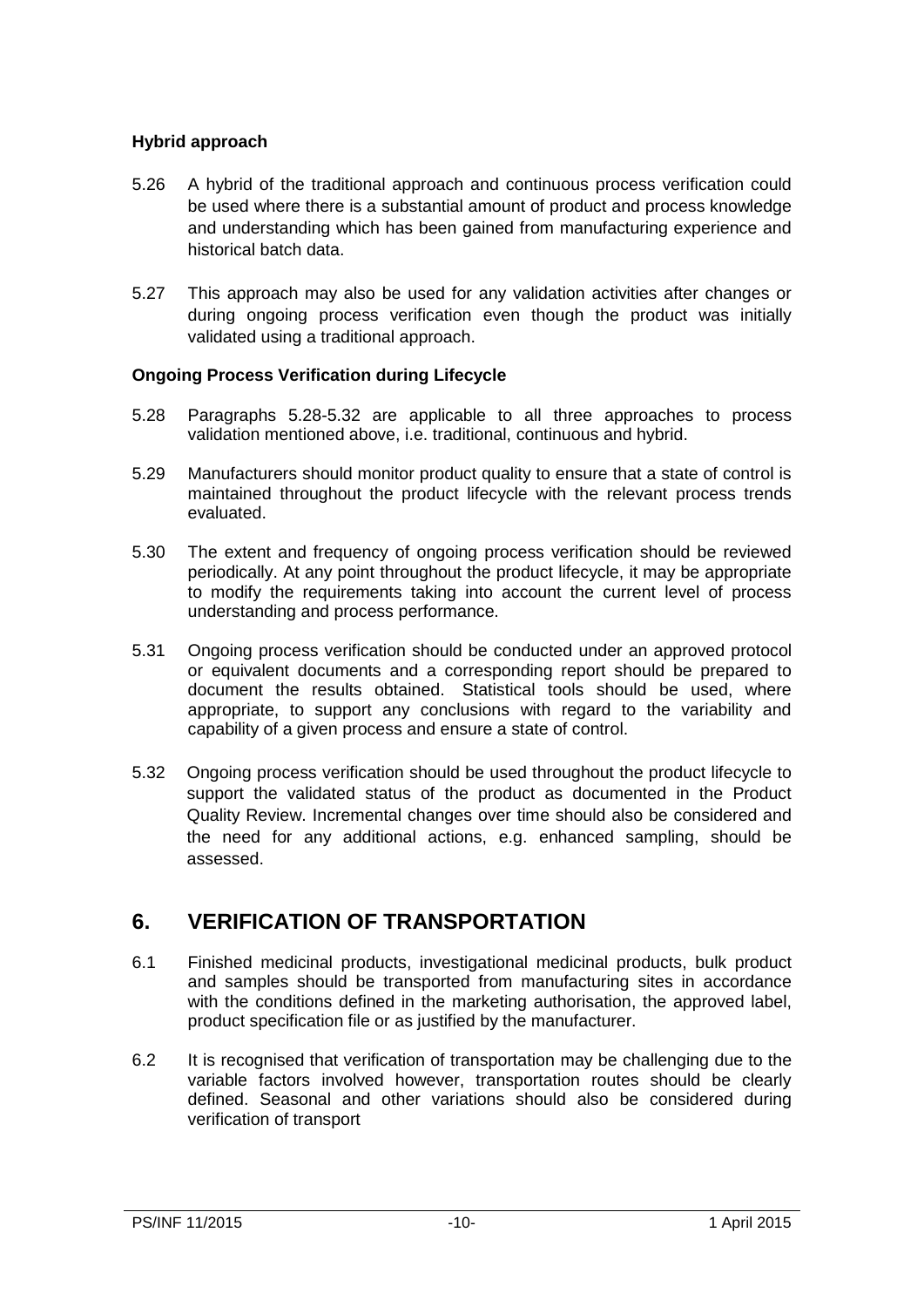- 6.3 A risk assessment should be performed to consider the impact of variables in the transportation process other than those conditions which are continuously controlled or monitored, e.g. delays during transportation, failure of monitoring devices, topping up liquid nitrogen, product susceptibility and any other relevant factors.
- 6.4 Due to the variable conditions expected during transportation, continuous monitoring and recording of any critical environmental conditions to which the product may be subjected should be performed, unless otherwise justified.

# **7. VALIDATION OF PACKAGING**

- 7.1 Variation in equipment processing parameters especially during primary packaging may have a significant impact on the integrity and correct functioning of the pack, e.g. blister strips, sachets and sterile components; therefore primary and secondary packaging equipment for finished and bulk products should be qualified.
- 7.2 Qualification of the equipment used for primary packing should be carried out at the minimum and maximum operating ranges defined for the critical process parameters such as temperature, machine speed and sealing pressure or for any other factors.

# **8. QUALIFICATION OF UTILITIES**

- 8.1 The quality of steam, water, air, other gases etc. should be confirmed following installation using the qualification steps described in section 3 above.
- 8.2 The period and extent of qualification should reflect any seasonal variations, if applicable, and the intended use of the utility.
- 8.3 A risk assessment should be carried out where there may be direct contact with the product, e.g. heating, ventilation and air-conditioning (HVAC) systems, or indirect contact such as through heat exchangers to mitigate any risks of failure.

# **9. VALIDATION OF TEST METHODS**

- 9.1 All analytical test methods used in qualification, validation or cleaning exercises should be validated with an appropriate detection and quantification limit, where necessary, as defined in Chapter 6 of the PIC/S GMP guide Part I.
- 9.2 Where microbial testing of product is carried out, the method should be validated to confirm that the product does not influence the recovery of microorganisms.
- 9.3 Where microbial testing of surfaces in clean rooms is carried out, validation should be performed on the test method to confirm that sanitising agents do not influence the recovery of microorganisms.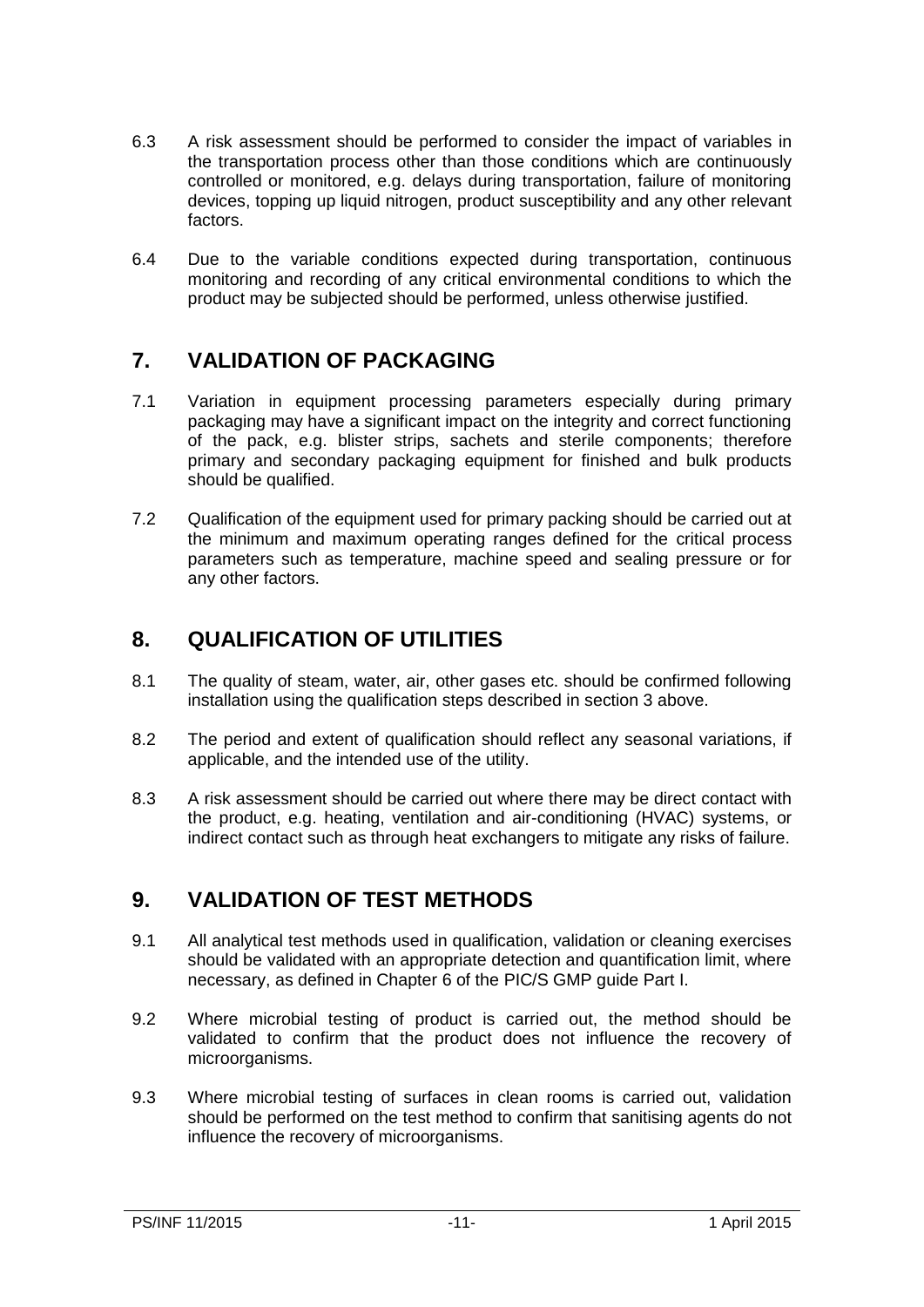# **10. CLEANING VALIDATION**

- 10.1 Cleaning validation should be performed in order to confirm the effectiveness of any cleaning procedure for all product contact equipment. Simulating agents may be used with appropriate scientific justification. Where similar types of equipment are grouped together, a justification of the specific equipment selected for cleaning validation is expected.
- 10.2 A visual check for cleanliness is an important part of the acceptance criteria for cleaning validation. It is not generally acceptable for this criterion alone to be used. Repeated cleaning and retesting until acceptable residue results are obtained is not considered an acceptable approach.
- 10.3 It is recognised that a cleaning validation programme may take some time to complete and validation with verification after each batch may be required for some products e.g. investigational medicinal products. There should be sufficient data from the verification to support a conclusion that the equipment is clean and available for further use.
- 10.4 Validation should consider the level of automation in the cleaning process. Where an automatic process is used, the specified normal operating range of the utilities and equipment should be validated.
- 10.5 For all cleaning processes an assessment should be performed to determine the variable factors which influence cleaning effectiveness and performance, e.g. operators, the level of detail in procedures such as rinsing times etc. If variable factors have been identified, the worst case situations should be used as the basis for cleaning validation studies.
- 10.6 Limits for the carryover of product residues should be based on a toxicological evaluation<sup>2</sup>. The justification for the selected limits should be documented in a risk assessment which includes all the supporting references. Limits should be established for the removal of any cleaning agents used. Acceptance criteria should consider the potential cumulative effect of multiple items of equipment in the process equipment train.
- 10.6.1 Therapeutic macromolecules and peptides are known to degrade and denature when exposed to pH extremes and/or heat, and may become pharmacologically inactive. A toxicological evaluation may therefore not be applicable in these circumstances.
- 10.6.2 If it is not feasible to test for specific product residues, other representative parameters may be selected, e.g. total organic carbon (TOC) and conductivity.
- 10.7 The risk presented by microbial and endotoxin contamination should be considered during the development of cleaning validation protocols.

-

 $\overline{2}$ In the EU/EEA, this is the EMA Guideline on setting health based exposure limits for use in risk identification in the manufacture of different medicinal products in shared facilities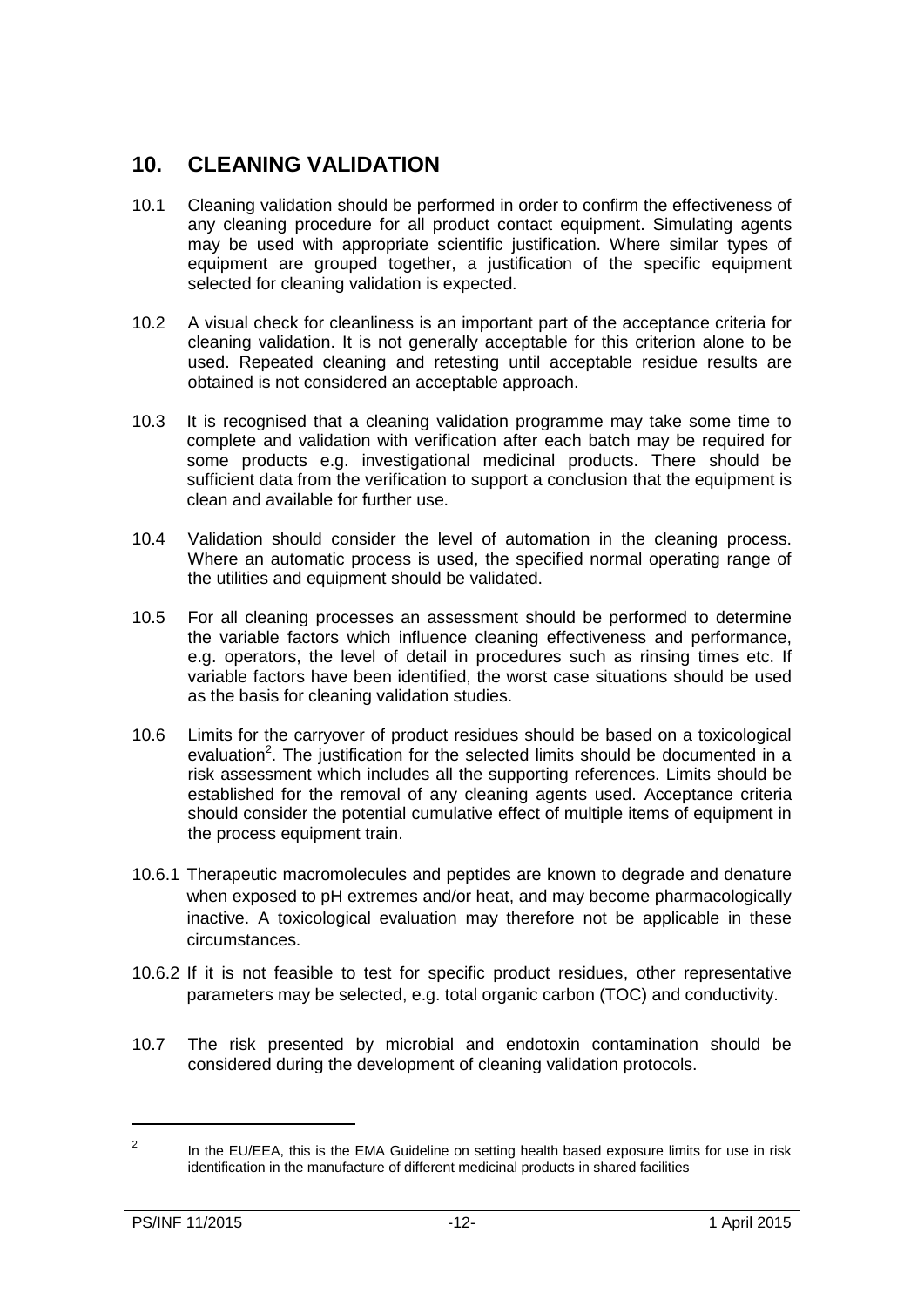- 10.8 The influence of the time between manufacture and cleaning and the time between cleaning and use should be taken into account to define dirty and clean hold times for the cleaning process.
- 10.9 Where campaign manufacture is carried out, the impact on the ease of cleaning at the end of the campaign should be considered and the maximum length of a campaign (in time and/or number of batches) should be the basis for cleaning validation exercises.
- 10.10 Where a worst case product approach is used as a cleaning validation model, a scientific rationale should be provided for the selection of the worst case product and the impact of new products to the site assessed. Criteria for determining the worst case may include solubility, cleanability, toxicity, and potency.
- 10.11 Cleaning validation protocols should specify or reference the locations to be sampled, the rationale for the selection of these locations and define the acceptance criteria.
- 10.12 Sampling should be carried out by swabbing and/or rinsing or by other means depending on the production equipment. The sampling materials and method should not influence the result. Recovery should be shown to be possible from all product contact materials sampled in the equipment with all the sampling methods used.
- 10.13 The cleaning procedure should be performed an appropriate number of times based on a risk assessment and meet the acceptance criteria in order to prove that the cleaning method is validated.
- 10.14 Where a cleaning process is ineffective or is not appropriate for some equipment, dedicated equipment or other appropriate measures should be used for each product as indicated in chapters 3 and 5 of the PIC/S GMP Guide.
- 10.15 Where manual cleaning of equipment is performed, it is especially important that the effectiveness of the manual process should be confirmed at a justified frequency.

# **11. CHANGE CONTROL**

- 11.1 The control of change is an important part of knowledge management and should be handled within the pharmaceutical quality system.
- 11.2 Written procedures should be in place to describe the actions to be taken if a planned change is proposed to a starting material, product component, process, equipment, premises, product range, method of production or testing, batch size, design space or any other change during the lifecycle that may affect product quality or reproducibility.
- 11.3 Where design space is used, the impact on changes to the design space should be considered against the registered design space within the marketing authorisation and the need for any regulatory actions assessed.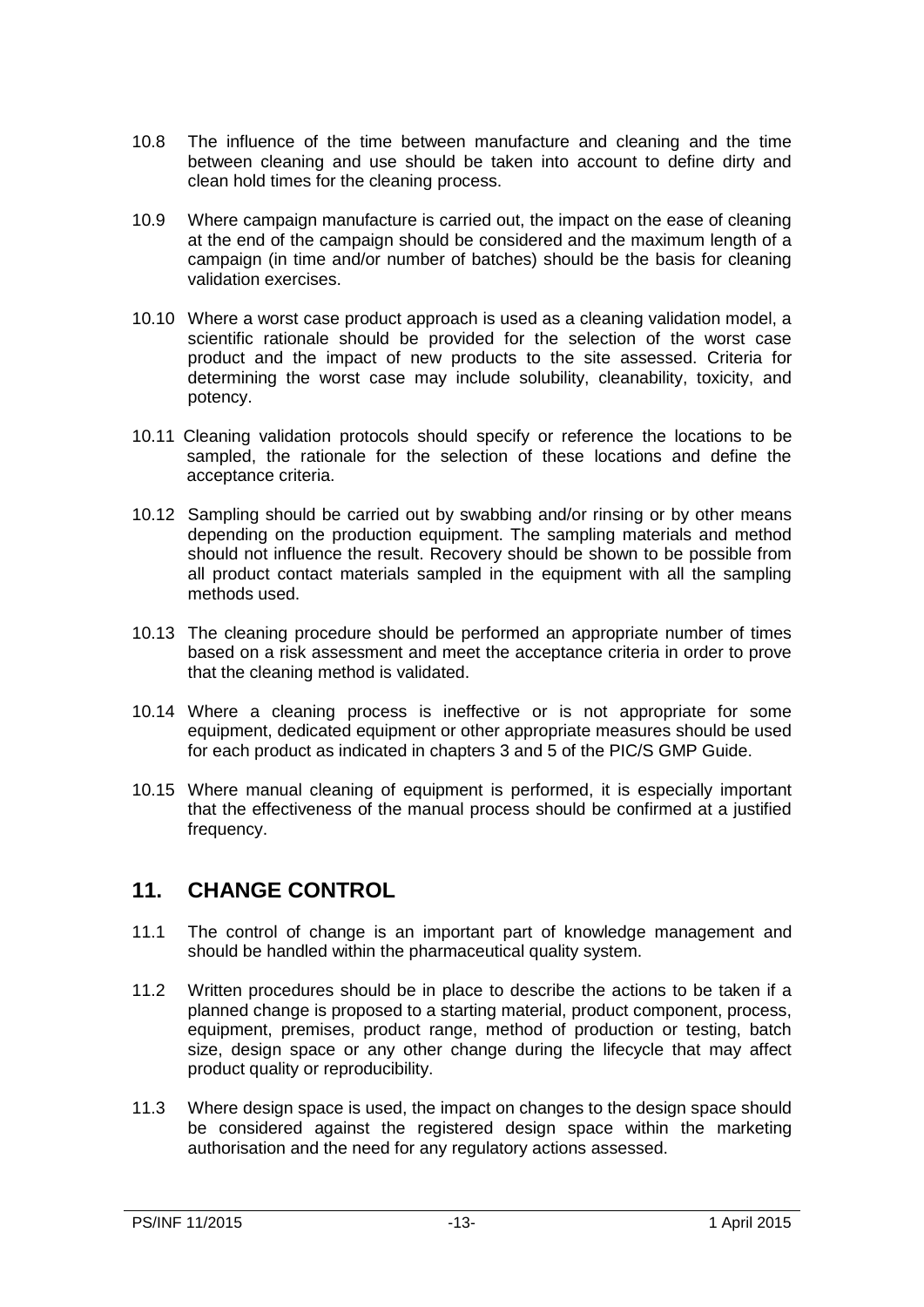- 11.4 Quality risk management should be used to evaluate planned changes to determine the potential impact on product quality, pharmaceutical quality systems, documentation, validation, regulatory status, calibration, maintenance and on any other system to avoid unintended consequences and to plan for any necessary process validation, verification or requalification efforts.
- 11.5 Changes should be authorised and approved by the responsible persons or relevant functional personnel in accordance with the pharmaceutical quality system.
- 11.6 Supporting data, e.g. copies of documents, should be reviewed to confirm that the impact of the change has been demonstrated prior to final approval.
- 11.7 Following implementation, and where appropriate, an evaluation of the effectiveness of change should be carried out to confirm that the change has been successful.

# **12. GLOSSARY**

Definitions of terms relating to qualification and validation which are not given in other sections of the current PIC/S Guide to GMP are given below.

#### **Bracketing approach:**

A science and risk based validation approach such that only batches on the extremes of certain predetermined and justified design factors, e.g. strength, batch size, and/or pack size, are tested during process validation. The design assumes that validation of any intermediate levels is represented by validation of the extremes. Where a range of strengths is to be validated, bracketing could be applicable if the strengths are identical or very closely related in composition, e.g. for a tablet range made with different compression weights of a similar basic granulation, or a capsule range made by filling different plug fill weights of the same basic composition into different size capsule shells. Bracketing can be applied to different container sizes or different fills in the same container closure system.

#### **Change Control**

A formal system by which qualified representatives of appropriate disciplines review proposed or actual changes that might affect the validated status of facilities, systems, equipment or processes. The intent is to determine the need for action to ensure and document that the system is maintained in a validated state.

#### **Cleaning Validation**

Cleaning validation is documented evidence that an approved cleaning procedure will reproducibly remove the previous product or cleaning agents used in the equipment below the scientifically set maximum allowable carryover level.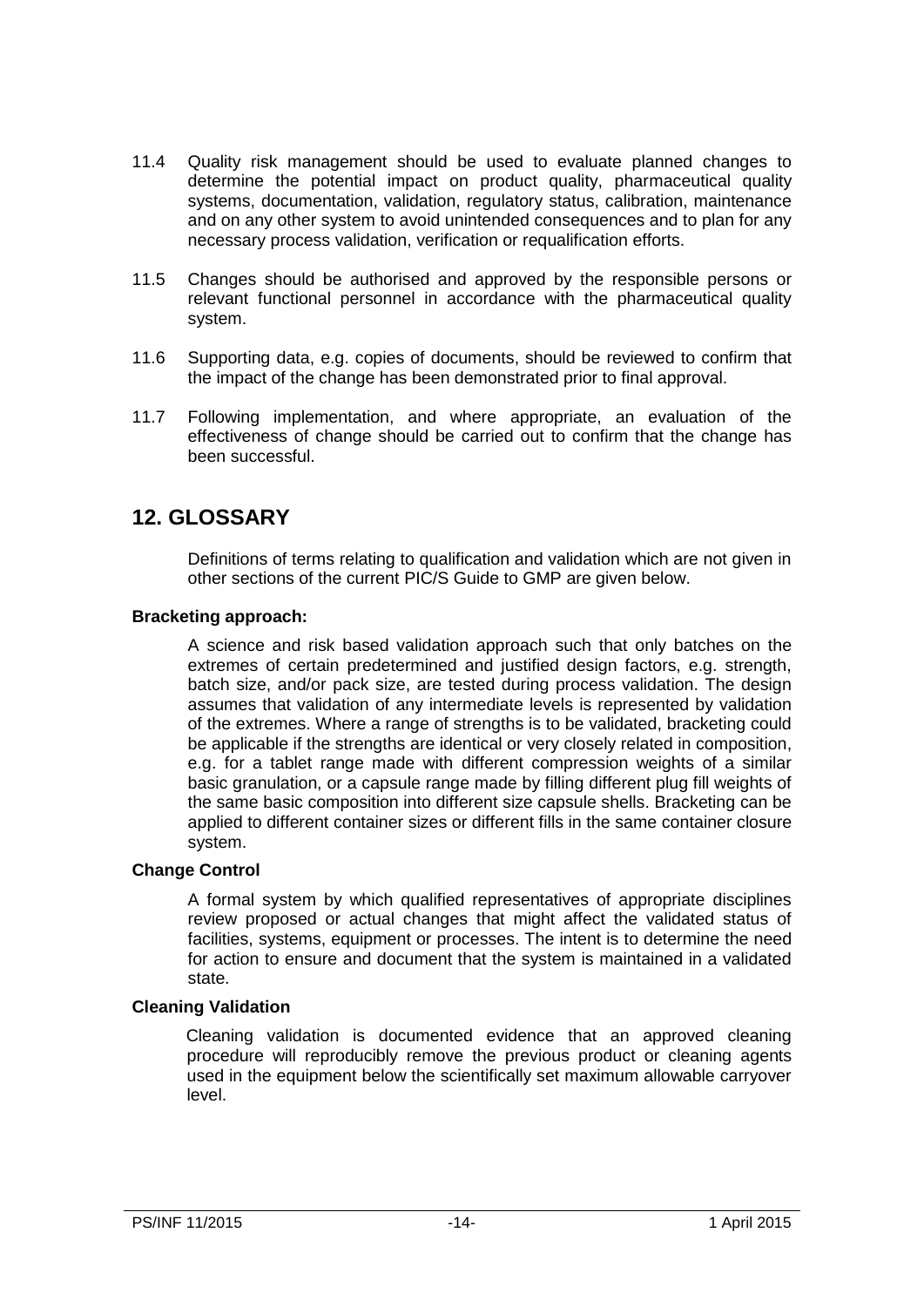#### **Cleaning verification**

The gathering of evidence through chemical analysis after each batch/campaign to show that the residues of the previous product or cleaning agents have been reduced below the scientifically set maximum allowable carryover level.

#### **Concurrent Validation**

Validation carried out in exceptional circumstances, justified on the basis of significant patient benefit, where the validation protocol is executed concurrently with commercialisation of the validation batches.

#### **Continuous process verification**

An alternative approach to process validation in which manufacturing process performance is continuously monitored and evaluated. (ICH Q8)

#### **Control Strategy:**

A planned set of controls, derived from current product and process understanding that ensures process performance and product quality. The controls can include parameters and attributes related to drug substance and drug product materials and components, facility and equipment operating conditions, in-process controls, finished product specifications, and the associated methods and frequency of monitoring and control. (ICH Q10)

#### **Critical process parameter (CPP)**

A process parameter whose variability has an impact on a critical quality attribute and therefore should be monitored or controlled to ensure the process produces the desired quality. (ICH Q8)

#### **Critical quality attribute (CQA)**

A physical, chemical, biological or microbiological property or characteristic that should be within an approved limit, range or distribution to ensure the desired product quality. (ICH Q8)

#### **Design qualification (DQ)**

The documented verification that the proposed design of the facilities, systems and equipment is suitable for the intended purpose.

#### **Design Space**

The multidimensional combination and interaction of input variables, e.g. material attributes, and process parameters that have been demonstrated to provide assurance of quality. Working within the design space is not considered as a change. Movement out of the design space is considered to be a change and would normally initiate a regulatory post approval change process. Design space is proposed by the applicant and is subject to regulatory assessment and approval. (ICH Q8)

#### **Installation Qualification (IQ)**

The documented verification that the facilities, systems and equipment, as installed or modified, comply with the approved design and the manufacturer's recommendations.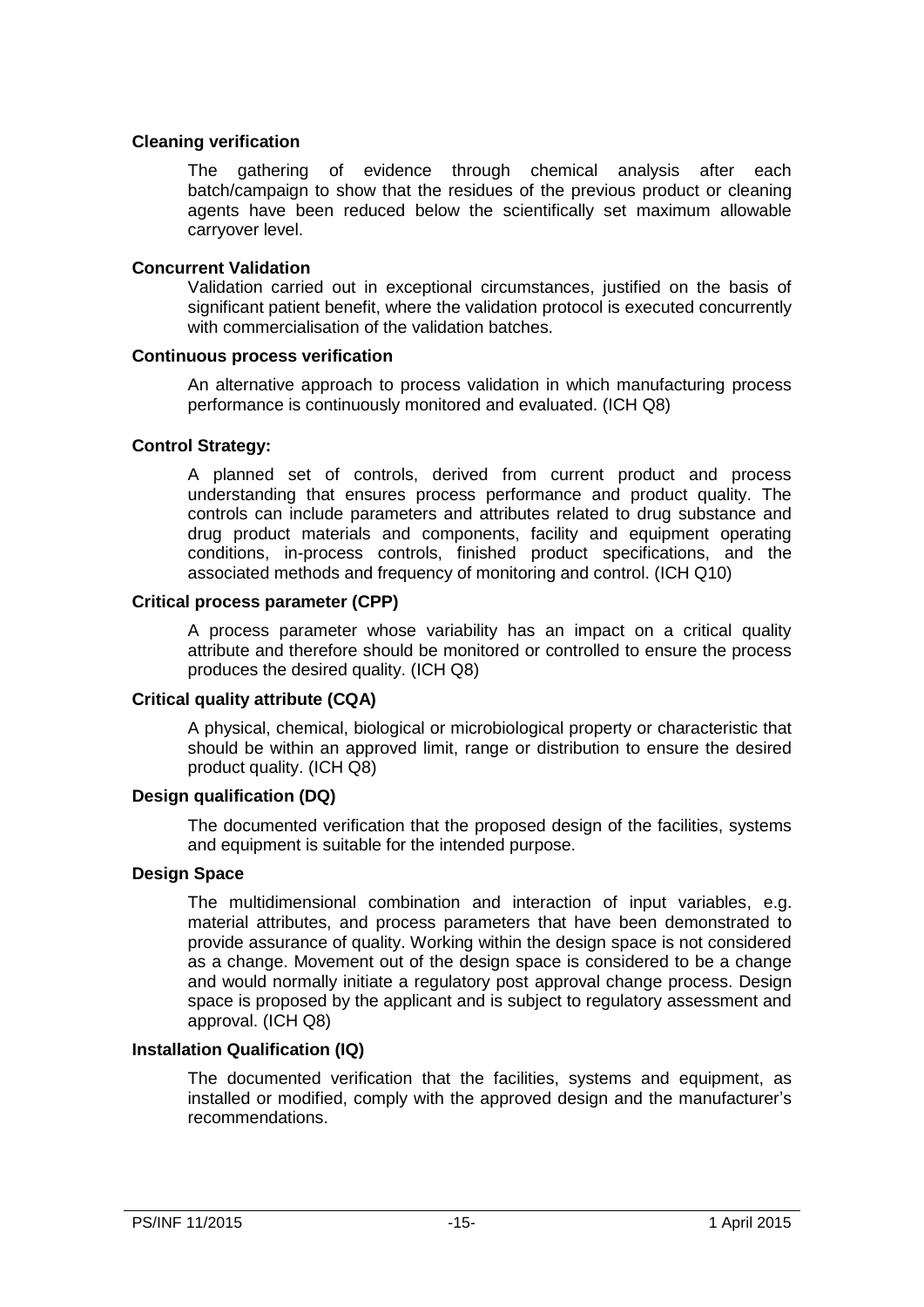#### **Knowledge management**

A systematic approach to acquire, analyse, store and disseminate information. (ICH Q10)

#### **Lifecycle**

All phases in the life of a product, equipment or facility from initial development or use through to discontinuation of use.

#### **Ongoing Process Verification (also known as continued process verification)**

Documented evidence that the process remains in a state of control during commercial manufacture.

#### **Operational Qualification (OQ)**

The documented verification that the facilities, systems and equipment, as installed or modified, perform as intended throughout the anticipated operating ranges.

#### **Performance Qualification (PQ)**

The documented verification that systems and equipment can perform effectively and reproducibly based on the approved process method and product specification.

#### **Process Validation**

The documented evidence that the process, operated within established parameters, can perform effectively and reproducibly to produce a medicinal product meeting its predetermined specifications and quality attributes.

#### **Product realisation**

Achievement of a product with the quality attributes to meet the needs of patients, health care professionals and regulatory authorities and internal customer requirements. (ICH Q10)

#### **Prospective Validation**

Validation carried out before routine production of products intended for sale.

#### **Quality by design**

A systematic approach that begins with predefined objectives and emphasises product and process understanding and process control, based on sound science and quality risk management.

#### **Quality risk management**

A systematic process for the assessment, control, communication and review of risks to quality across the lifecycle. (ICH Q9)

#### **Simulated agents**

A material that closely approximates the physical and, where practical, the chemical characteristics, e.g. viscosity, particle size, pH etc., of the product under validation.

#### **State of control**

A condition in which the set of controls consistently provides assurance of acceptable process performance and product quality.